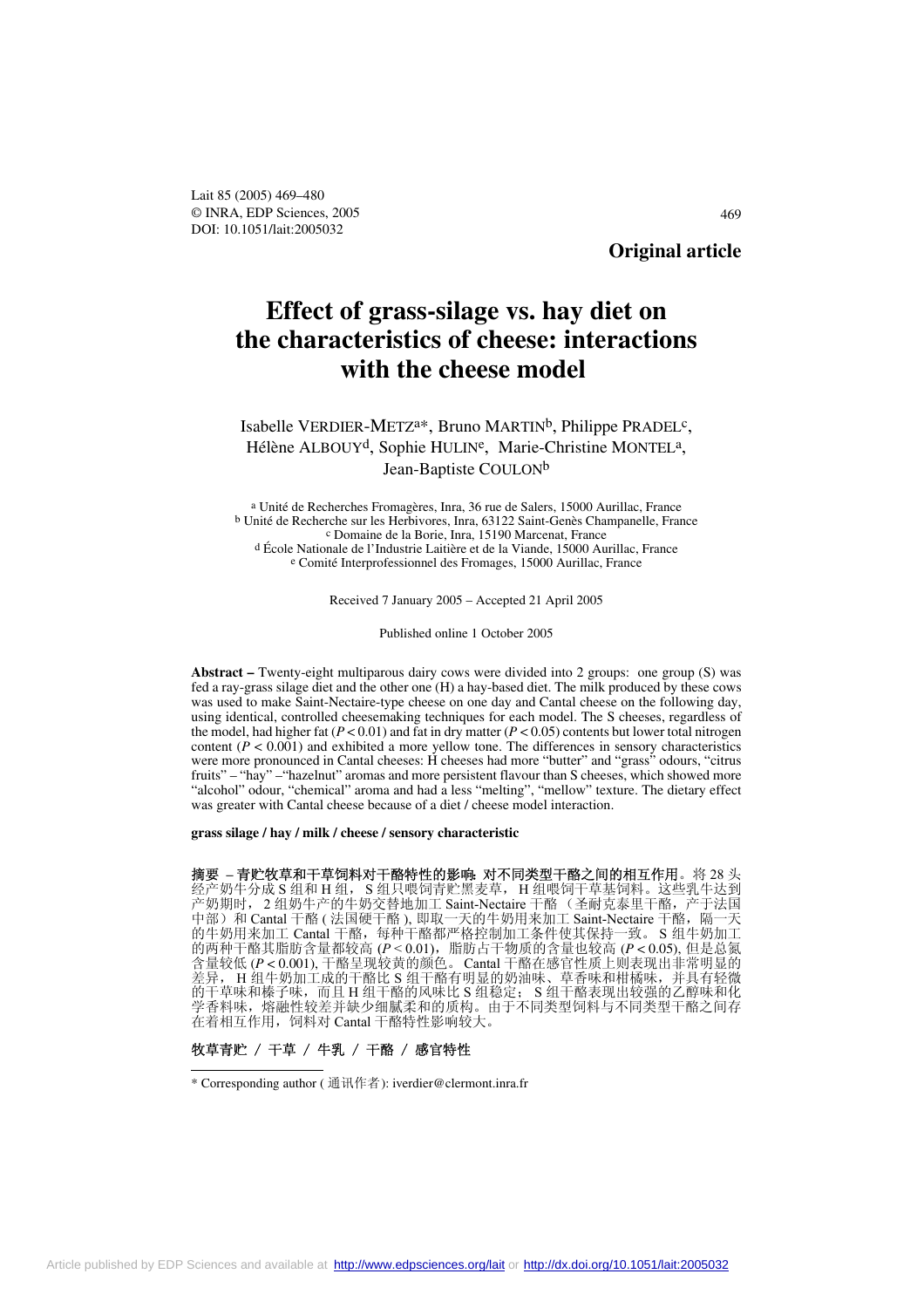**Résumé – Effet d'une alimentation à base d'herbe ou de foin sur les caractéristiques du fromage : interactions avec le modèle technologique.** Vingt-huit vaches laitières ont été divisées en deux groupes : l'un (S) a reçu un régime à base d'ensilage de ray-grass et l'autre (H) à base de foin. Le lait de ces animaux a été transformé un jour en fromage de type Saint-Nectaire et un autre jour en fromage de Cantal, dans des conditions technologiques contrôlées et identiques d'une fabrication à l'autre pour chaque type de fromage. Quelque soit le modèle fromager, les fromages S ont eu des taux plus élevés de matière grasse (*P* < 0,01) et d'extrait sec (*P* < 0,05) mais une plus faible teneur en azote total (*P* < 0,001) et ils ont été plus jaunes. Les différences de caractéristiques sensorielles ont été plus marquées dans le cas du Cantal : les fromages H ont été caractérisés par des odeurs « beurre » et « herbe », des arômes « agrumes », « foin », « noisette », et une flaveur plus persistante que les fromages S, qui ont révélé une odeur d'« alcool », un arôme « chimique » et une texture moins « fondante » et « moelleuse ». L'effet régime alimentaire a été plus marqué dans le cas du fromage de Cantal révélant une interaction entre l'alimentation des animaux et le modèle fromager.

**ensilage d'herbe / foin / lait / fromage / caractérisation sensorielle**

#### **1. INTRODUCTION**

Over the last decade, some scientists have explored the relationships that exist between the conditions under which milk is produced and the sensory properties of cheese, as these upstream factors, those related to animal feeding in particular, have increasingly been the focus of consumers' concern. These factors are particularly important in the case of labelled products (Protected Designation of Origin [PDO], Protected Geographical Indication [PGI], etc.), where any raw material modification during processing is restricted or prohibited and close links with milk production conditions are claimed to be the basis for the "terroir" notion [12]. Studies on the effects of animals' characteristics or feeding provide a large number of original data, recently reviewed by Coulon et al*.* [9]. Nevertheless, the effect of upstream factors on cheese sensory properties may vary for a given cheese variety according to cheesemaking parameters such as partial skimming [31], pasteurisation [11], acidification kinetics [19] or ripening time [3]. The effects of upstream factors may also vary according to the cheese varieties. Indeed, the mechanisms involved in the effectiveness of upstream factors are linked to variations in milk chemical or microbial characteristics according to dairy cows' feeding characteristics. The influence of change in milk characteristics on cheese properties may vary according to the cheese variety. For instance, the weight of feeding factor effects on milk fat properties is likely to be all the more important as the cheese fat content is high. So, we hypothesised that the effect of upstream factors observed in one cheese model cannot necessarily be extrapolated to other cheese models. In this study we were interested in the differences in upstream factors' expression according to the cheese model.

The aim of this study was to describe the chemical composition and the sensory characteristics of two cheese models (Saint-Nectaire and Cantal) made with the milk produced by cows fed a diet based either on hay or on grass silage. We chose these two diets because the issue of grass preservation in the form of silage has long been a matter of debate within the PDO cheese channels.

#### **2. MATERIALS AND METHODS**

#### **2.1. Experimental design**

Twenty-eight Holstein (HO, *n* = 12), Montbéliarde (MO, *n* = 8) and Tarentaise (TA,  $n = 8$ ) cows were divided into two equal groups of 14 cows (4 MO, 4 TA and 6 HO). These animals had calved between 15 November and 10 January. The allelic frequency of the κ-casein B variant was equivalent in both groups (39% and 42%). The trial began on 7 February. During a first 3-week period (P1), both groups were fed the same diet based on maize silage (90% dry matter (DM) of the diet) with a concentrate mixture (61% barley, 22% soybean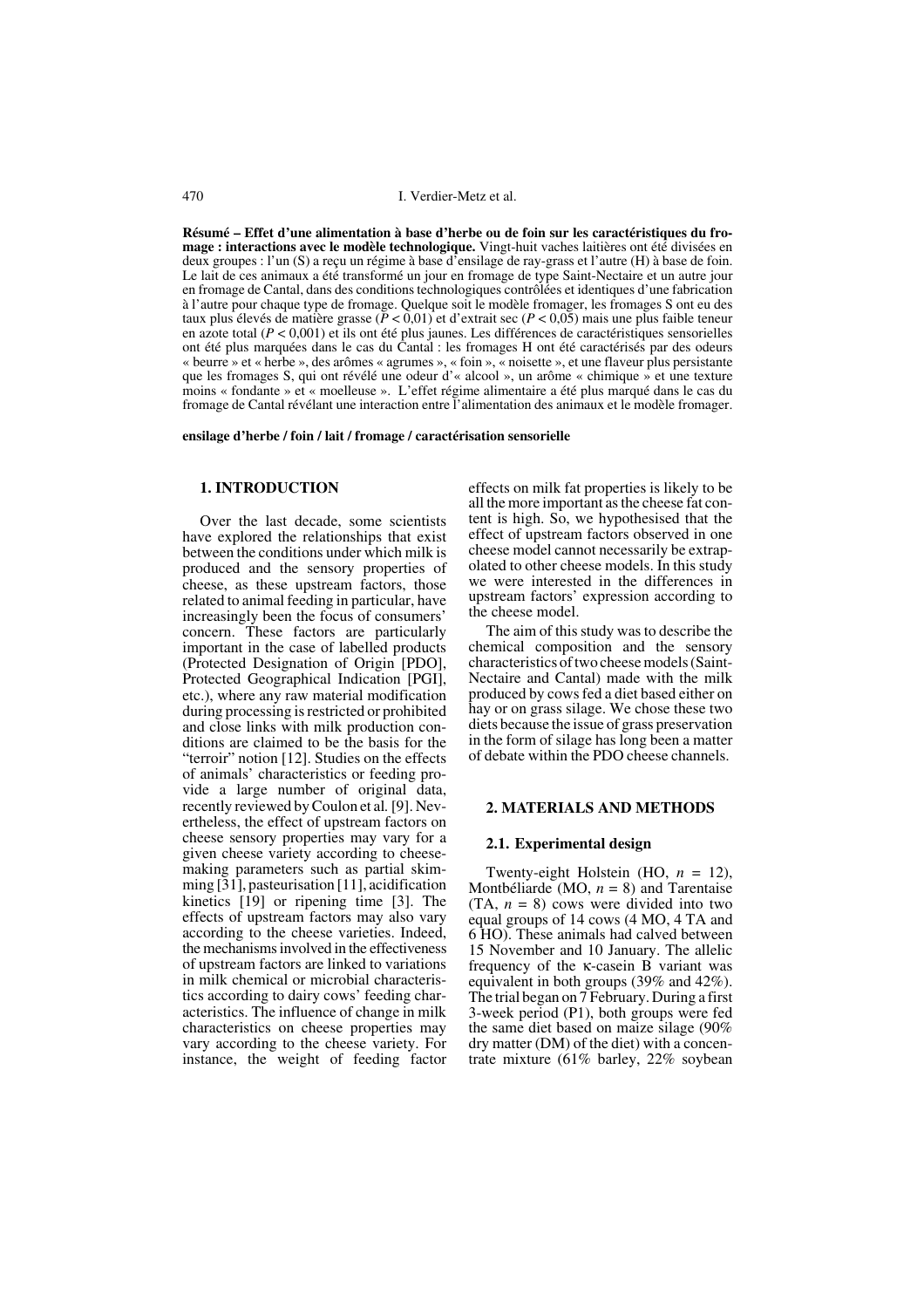meal and 17% urea). Then, group S was fed a ray-grass silage diet  $(\overline{90\%}^{\circ} \text{DMI})$  for 7 weeks (P2), and group H was fed a haybased diet (90% DMI). Ryegrass silage was prepared on 8 June from a first-cut of temporary grassland (sowed 3 years ago and in the majority composed of raygrass) with some formic acid  $(3 L \cdot t^{-1})$ . The hay came from mountain natural grassland harvested on 26 May and barn-dried: it was composed principally of 34% *Lolium perenne*, 18% *Dactylis glomerata*, 13% *Poa trivialis*, 7% *Agrostis tenuis* and 6% *Trifolium repens*. Each cow received restricted amounts of forage and concentrate according to their bodyweight and milk yield recorded in weeks 2 and 3 of P1, so as to be isoenergetic and to cover the cows' nitrogen requirements. The concentrate used was a mixture of soybean meal and barley. Throughout the entire experiment, the cows were given a mineral and vitamin additive at a rate of  $200 \text{ g} \cdot d^{-1}$ .

#### **2.2. Cheesemaking**

During the last 5 weeks of P2, the raw milk obtained from S and H cows at the morning milking was alternately processed every other day into Saint-Nectaire-type cheese and into Cantal cheese. These two French cheeses are PDO-labelled.

The milks were processed without any standardisation. The Saint-Nectaire-type cheeses (Sn) were manufactured in an experimental dairy plant equipped with two 40-L vats. Overall, 10 vats were processed and 20 cheeses manufactured. In each vat, 32 kg of milk were heated to 33 °C and inoculated with a lyophilised, mesophilic and thermophilic starter culture  $(0.1 \text{ g} \cdot \text{kg}^{-1})$ MA400 and 2.35 g·kg–1 MY800, respectively; Texel, Dangé-Saint-Romain, France) reconstituted in sterile skimmed milk  $(100 \text{ g} \cdot \text{L}^{-1})$ , with a ripening starter  $(7.10^6$  germs $L^{-1}$ , Groupement d'Intérêt Economique, Laboratoire Interprofessionnel de Production, Aurillac, France) and with  $33 \text{ g} \cdot \text{kg}^{-1}$  of a 520 mg active chymosin·L<sup>-1</sup> rennet (SBI, Gand-Gassiot, Beaune, France). Clotting time was visually assessed. One hour later, the curd was cut for 3 min, stirred for 6 min and left to rest for 4 min. While the curd was kept on the vat bottom with a grille, the whey was drained. The curd was cut into 24 cubes to extract the whey. These cubes were then placed into two moulds and shaped with a moulding machine (Duprat, Murat, France). Each cheese was rolled up in a cheese cloth and a hoop, salted on the surface (40 g NaCl per side) and placed in polypropylene moulds. These cheeses were pressed for 24 h under 3 bar, then ripened for 7 weeks in a cellar at 10 °C and 95% minimum relative humidity.

Small-size Cantal cheeses (10 kg instead of 40) called "Cantalets" (also PDOlabelled), were manufactured from 110 L of S or H milk. Overall, 10 vats were processed and produced 10 Cantalet (Ca) cheeses. Once heated to 33 °C, raw milks were inoculated with 0.2 g of a lyophilised, mesophilic starter culture (Flora Danica Direct, Sochal, Saint-Etienne-de-Chomeil, France) reconstituted in sterile skimmed milk  $(100 \text{ g-L}^{-1})$ , with a ripening starter (2 mL of Monilev and 1.5 mL of Penbac, Laboratoire Interprofessionnel de Production, Aurillac, France) and with 0.33 g $\text{kg}$ <sup>-1</sup> of a rennet containing 520 mg active chymosin·L–1. Forty-five minutes later, the curd was cut for  $\bar{5}$  min to produce pellets  $5-$ 6 mm in diameter. The curd-whey mixture was then blended for 12 min and left to stand for 7 min. After extraction of the whey, the curd was placed in a pressing tray where it was pressed, cut into 15-cm-sided cubes and turned 12 times in about 3 h in order to reach 50% dry matter. After pressing, the curd cubes were left to drain for  $24$  h at 20 °C and were pounded into grains 20 mm in diameter. The mixture was salted with 20  $g \cdot kg^{-1}$  dry salt and left to stand for 6 h at  $20^{\circ}$ C before one cheese per vat was formed in a cloth mould and pressed for 24 h at 13 °C. Cheeses were placed in a ripening cellar for 3 months at  $10^{\circ}$ C and 95% minimum relative humidity.

#### **2.3. Analyses**

#### *2.3.1. Milks*

pH (at 20 °C), protein, fat and lactose contents (infrared method, Milkoscan 4000,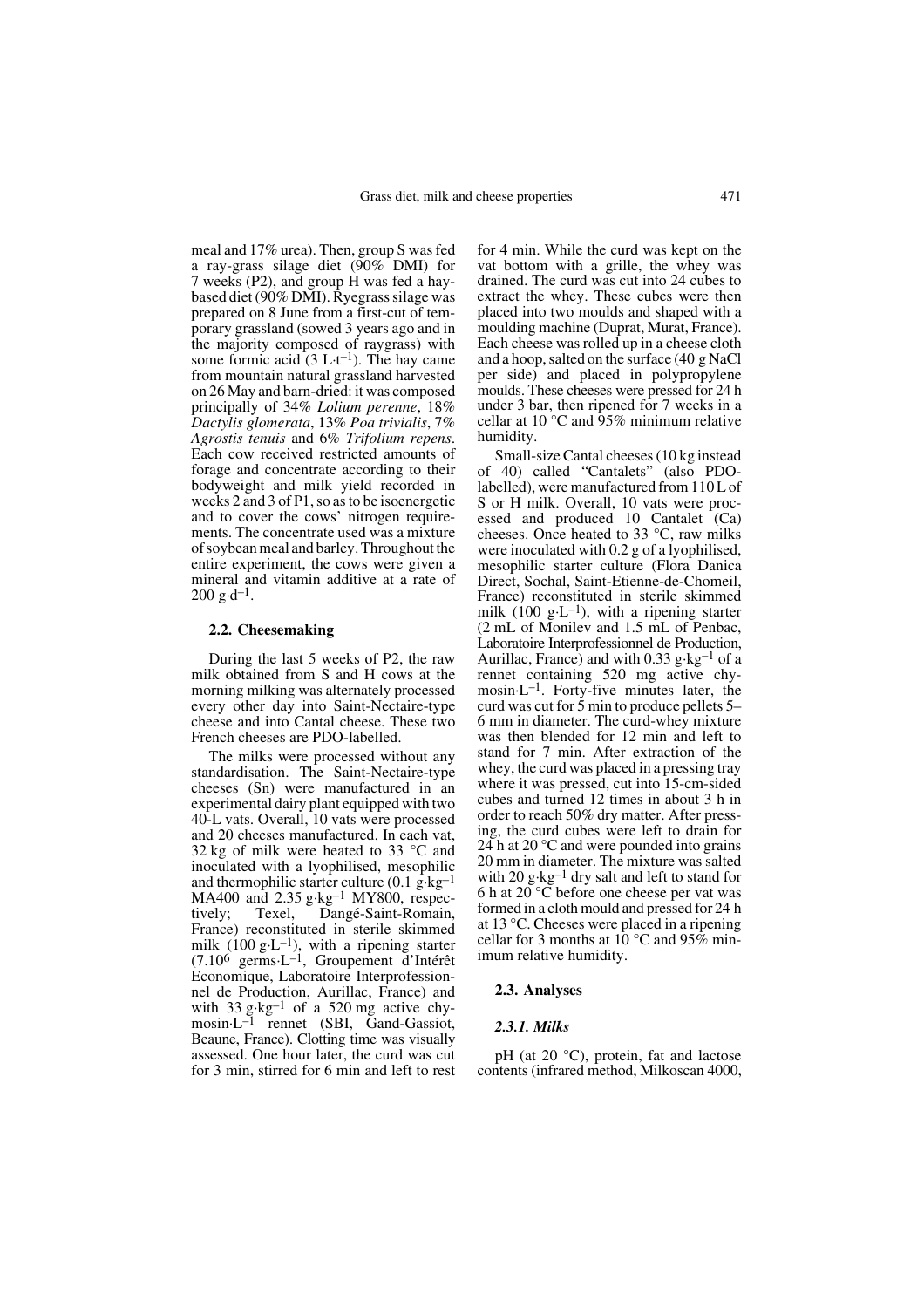Foss System, Hillerod, Denmark), urea content (dimethyl amino benzaldehyde (DMAB) method), calcium (flame atomic absorption spectrometric method [15]) and phosphorus contents (spectrometric method [14]), somatic cell count (Fossomatic 5000, Foss System, Hillerod, Denmark [16]), milk total bacterial count [2] and butyric spore count [6] were assessed on a representative sample of each vat. Coagulation properties (rennet clotting time, curd firming time required to achieve 20 mm firmness and curd firmness after 30 min) were also evaluated, using a Formagraph apparatus according to the method proposed by McMahon and Brown [21] as described in Verdier-Metz et al. [29].

The Cinac system (Ysebaert Dairy Division, Frepillon, France, [7]) was used to measure the acidification properties of the milk. pH measurements were made every 10 min for 24 h according to temperature variation: 4 h at 33 °C then 2.5 h at 26 °C then a progressive decrease to 20 °C in order to reproduce the thermal cycle of a pressed cheese. Three conditions were studied for each milk: raw milk alone, and the same raw milk inoculated with the two starters used for cheesemaking (see Sect. 2.2).

During the last week of each period (P1 and P2), 2- and 9-triangle sensory analyses [1] were, respectively performed by a panel of 10 or 11 assessors to compare the two milks, under a red light and on milk heated to 45 °C. The assessors were free to specify which criteria allowed them to identify the unseeded raw milk sample.

#### *2.3.2. Cheeses*

The pH was measured at 20 °C by introducing an Ingold electrode (Ingold France, Paris, France) into some ground cheese. Dry matter content was determined by desiccation at 103 °C for 24 h [13]. The fat content of the cheeses was measured by butyrometric method [17]. Total nitrogen (TN), water-soluble nitrogen (WSN) and phosphotungstic acid soluble nitrogen (PTSN) were measured using the methods described by Ardö [4].The measurements of the curd colour of cheeses were detailed in Verdier-Metz et al. [29].

The rheological method used for the Ca cheeses was uniaxial compression at constant displacement rate. A Lloyd testing machine equipped with parallel plates and a 500-N load cell was used. The displacement rate was 50 mm·min–1. Ten cylindrical specimens were tested for each cheese sample. The cylinders (20 mm diameter) were cut with a cutting device to a 20-mm height. Test pieces were stored in a small airtight box (to avoid desiccation) for 1 h to permit relaxation before testing at 20 °C. Force and displacement data were recorded. The force and height variation data were computed as stress/strain curves.

In the Sn cheeses, we measured the resistance to the penetration of a 2-mmdiameter needle opposed from the curd cheese. The needle was fixed on a 20-N load cell from the Lloyd testing machine.

All ripened cheeses were submitted to 8 assessors from INRA's Aurillac laboratory, who rated each cheese for body and texture  $(0-5 \text{ score})$  and taste  $(0-10 \text{ score})$  according to the criteria described by the Interprofession.

The cheeses were assessed by two panels of 10 trained assessors: a "Saint-Nectaire" panel scored the intensity of 33 attributes (3 for texture, 13 for odour, 17 for aroma and flavour) on a structured scale from 0 to 10, and another "Cantal" panel scored the intensity of 43 attributes (5 for texture, 15 for odour, 23 for aroma and flavour) on a structured scale from 0 to 7.

#### *2.3.3. Statistical analyses*

The data were processed by analysis of variance [25]. The statistical model included the effect of the diet for data related to milk. By including in the statistical model the effect of the milk's further use (for Ca or Sn cheesemaking) we were able to verify that the milks used in the two cheesemaking processes were equivalent (not shown). For milk clotting and acidification ability we pooled the data obtained for milk further used for Sn and Ca production and we included the dietary effect in the model. For the cheese chemical, rheological and sensory data, analyses of variance were performed separately for Ca and Sn,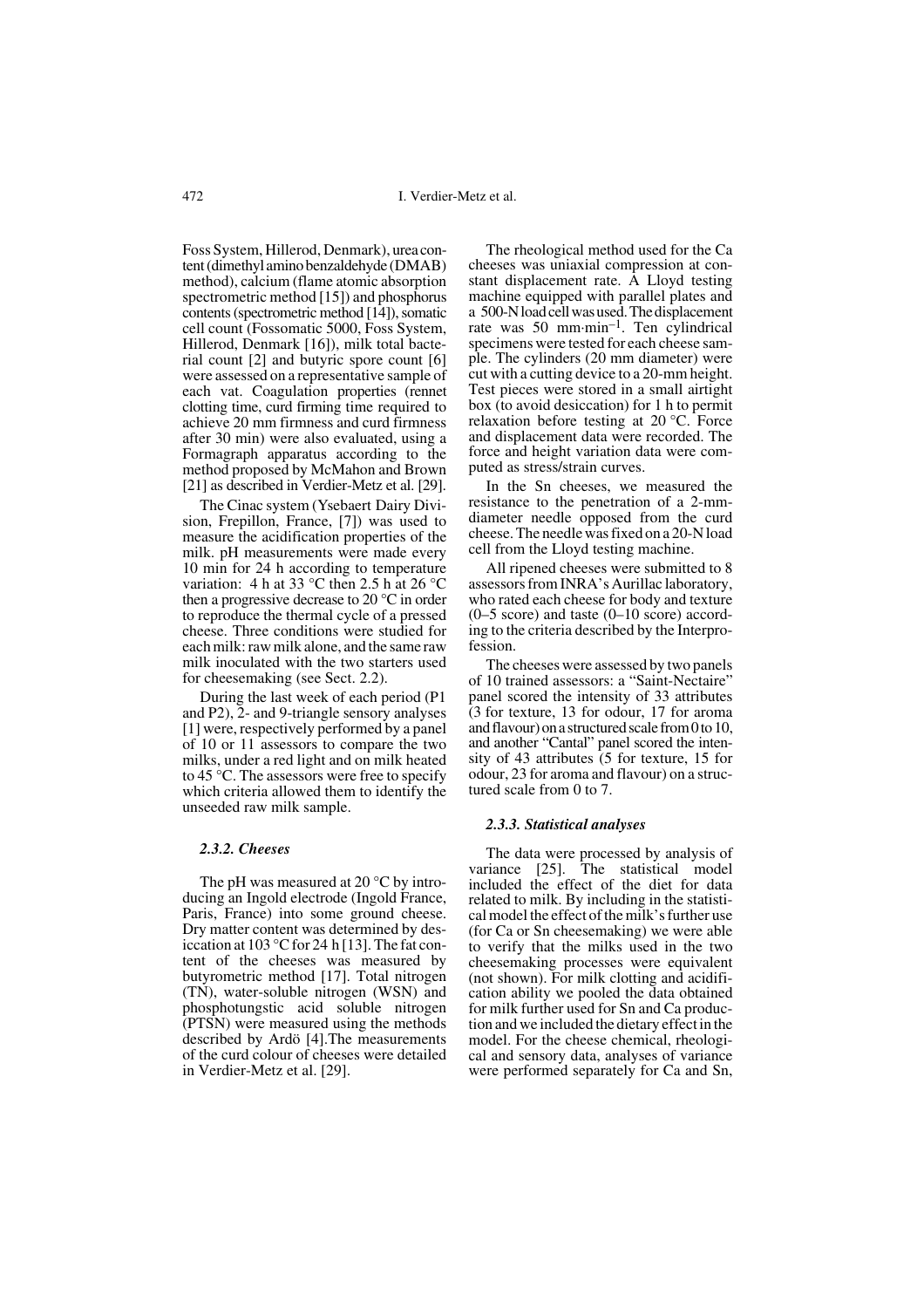Table I. Composition and characteristics of the milks.

| Diet                                        | S        | H        | RSD <sup>1</sup> | Significance <sup>2</sup> |
|---------------------------------------------|----------|----------|------------------|---------------------------|
| Composition                                 |          |          |                  |                           |
| Fat $(g \cdot kg^{-1})$                     | 37.8     | 37.3     | 6.20             | ns                        |
| Protein $(g \cdot kg^{-1})$                 | 29.6     | 30.9     | 0.80             | **                        |
| Lactose $(g \cdot kg^{-1})$                 | 47.4     | 47.8     | 0.42             | ns                        |
| Urea $(g \cdot kg^{-1})$                    | 0.25     | 0.38     | 0.06             | ***                       |
| Phosphorus $(g \cdot kg^{-1})$              | 0.85     | 0.87     | 0.02             | *                         |
| Calcium $(g \cdot kg^{-1})$                 | 1.19     | 1.20     | 0.04             | ns                        |
| Somatic cell count $(10^3 \text{·mL}^{-1})$ | 66.9     | 59.7     | 35.5             | ns                        |
| Acidification properties without starter    |          |          |                  |                           |
| $pH$ at $t = 0$                             | 6.60     | 6.59     | 0.05             | ns                        |
| $pH$ at $t = 24$ h                          | 6.20     | 6.23     | 0.54             | ns                        |
| Vmax (dpH/dt)                               | $-0.001$ | $-0.002$ | 0.001            | ns                        |
| Tmax (min)                                  | 1366     | 1410     | 60               | ns                        |
| pHmax                                       | 6.26     | 6.25     | 0.50             | ns                        |
| Acidification properties with MY800         |          |          |                  |                           |
| $pH$ at $t = 24$ h                          | 4.73     | 4.74     | 0.14             | ns                        |
| Vmax (dpH/dt)                               | $-0.004$ | $-0.006$ | 0.001            | ns                        |
| Tmax (min)                                  | 272      | 254      | 32               | ns                        |
| pHmax                                       | 6.18     | 6.13     | 0.15             | ns                        |
| Processing properties                       |          |          |                  |                           |
| Renneting clotting time (min)               | 23.4     | 22.8     | 2.8              | ns                        |
| Curd firming time (min)                     | 10.6     | 10.6     | 1.36             | ns                        |
| Curd firmness (mm)                          | 33.8     | 35.7     | 2.47             | ns                        |

1 Residual standard deviation.

2 Significance of difference: \* *P* < 0.05; \*\* *P* < 0.01; \*\*\* *P* < 0.001; ns: not significant.

by including the dietary effect in the model, and in addition the assessor effect for sensory data only. For the cheese chemical data only, we also performed a single analysis of variance for both Ca and Sn, including in the model the effects of diet, cheese variety and the interaction.

# **3. RESULTS**

#### **3.1. Milk characteristics**

The milks used for cheesemaking had similar, very low total bacterial counts: 2600 and 1800 cfu $\cdot$ mL<sup>-1</sup> for S and H milks, respectively. Their coliform and butyric spore counts never exceeded 500 cfu·mL–1 and 200 spores $-L^{-1}$ , respectively. The H milks had higher protein, urea (*P* < 0.001) and phosphorus (*P* < 0.05) contents than the S milks (Tab. I). In contrast, fat, lactose and calcium contents and somatic cell counts were similar in both diets. The milk pH and clotting properties at native or standardised pH were similar in H and S milks and curd firmness was slightly higher on average (not significant) in H milks. Both milks also had a similar behaviour during spontaneous acidification (Tab. I) and acidification with the two experimental starters (MY800: Tab. I and Flora Danica: results not shown).

From the sensory viewpoint (Tab. II), 45% of the assessors were able to identify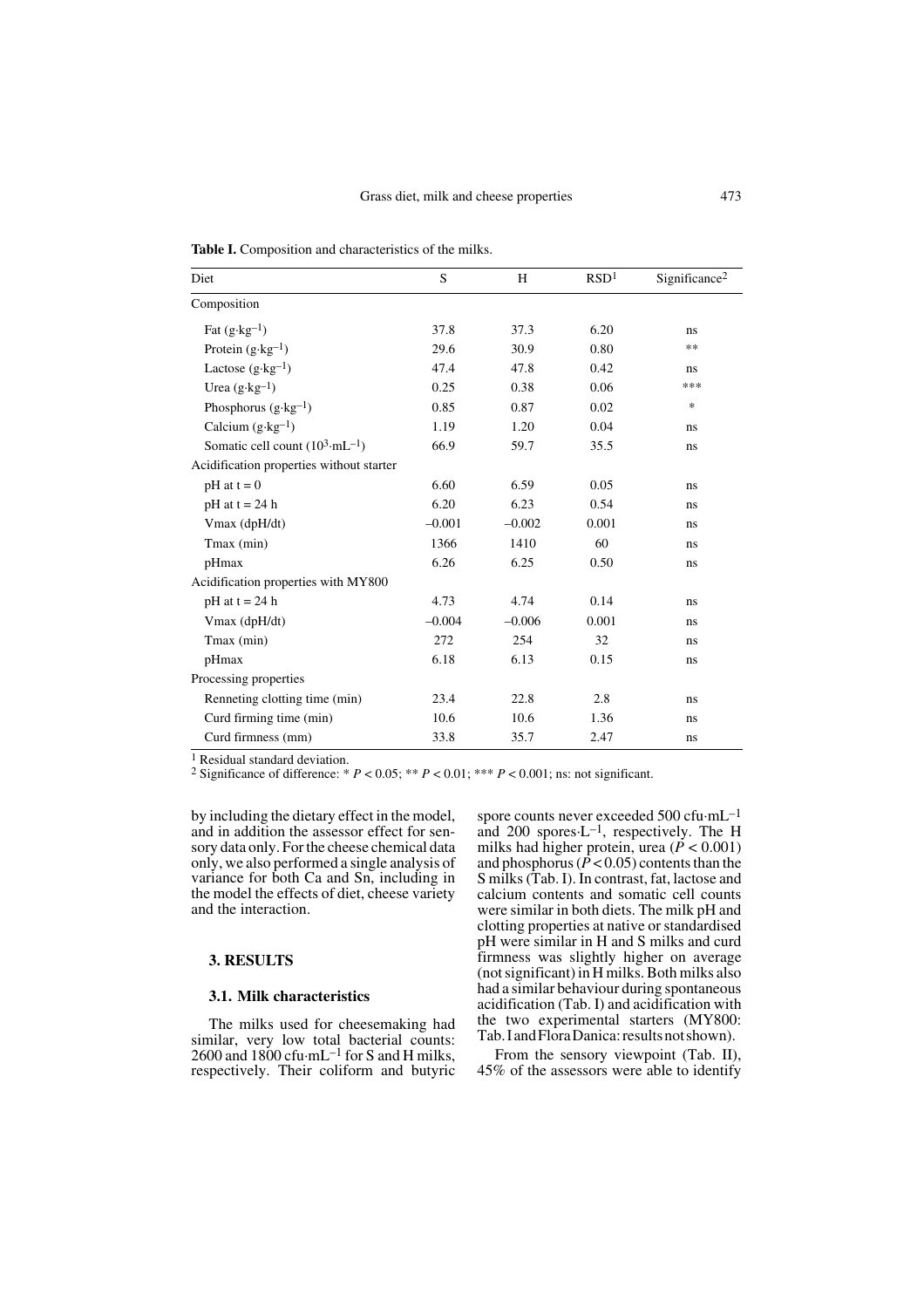**Table II.** Milk sensory comparison tests (triangle test).

|                           | P1 | P <sub>2</sub> |
|---------------------------|----|----------------|
| Overall number of         | 21 | 95             |
| tests                     |    |                |
| Number of right           |    | 43             |
| answers                   |    |                |
| Significance <sup>1</sup> | ns | $**$           |

1 Significance of difference: \*\* *P* < 0.05; ns: not significant.

the cow groups the milks came from  $(P<0.05)$ , although they did not find any differences during the pre-experimental period (P1). Among the right answers, 23% of the assessors claimed to have identified milks from their texture and 51% from their taste,

which was globally qualified as "stronger" for the S milk. The other assessors did not explain how they differentiated the samples.

# **3.2. Cheese characteristics**

Both Ca and Sn cheeses made from S milk (Tab. III) had a higher fat content and fat in dry matter and a lower total nitrogen content  $(P<0.01)$ . They were also yellower  $(P < 0.001)$  than H cheeses. Neither the soluble nitrogen fractions nor the instrumental rheological measurements revealed any significant differences between diets. The dietary effect was the same in the two cheese varieties: there was no significant interaction (results not shown) except for the curd colour where the effect of diet on the red-green index was low but opposite on average in the two cheese varieties.

|  |  |  |  |  |  |  | <b>Table III.</b> Effect of diet on the cheeses' characteristics. |
|--|--|--|--|--|--|--|-------------------------------------------------------------------|
|--|--|--|--|--|--|--|-------------------------------------------------------------------|

| Cheese                                                   |        |        | Cantalet         |                   | Saint-Nectaire |        |                  |                   |
|----------------------------------------------------------|--------|--------|------------------|-------------------|----------------|--------|------------------|-------------------|
| Diet                                                     | S      | H      | RSD <sup>1</sup> | $\mathrm{Sig.}^2$ | S              | H      | RSD <sup>1</sup> | $\mathrm{Sig.}^2$ |
| Composition                                              |        |        |                  |                   |                |        |                  |                   |
| pН                                                       | 5.40   | 5.38   | 0.07             | ns                | 5.17           | 5.19   | 0.04             | ns                |
| Dry matter $(\%)$                                        | 62.3   | 62.0   | 0.86             | ns                | 55.7           | 54.4   | 0.85             | *                 |
| Fat $(g \cdot kg^{-1})$                                  | 32.5   | 31.3   | 1.02             | ns                | 29.7           | 27.9   | 0.60             | $**$              |
| Fat in dry matter $(\%)$                                 | 52.1   | 50.5   | 1.67             | ns                | 53.3           | 51.4   | 0.99             | ∗                 |
| Total Nitrogen (TN)                                      | 6.55   | 6.73   | 0.08             | $***$             | 6.19           | 6.49   | 0.06             | ***               |
| Water-soluble Nitrogen / TN $(\%)$                       | 14.1   | 14.2   | 1.97             | ns                | 14.2           | 13.5   | 0.76             | ns                |
| PTSN / TN $(\% )$                                        | 4.9    | 4.6    | 1.02             | ns                | 3.7            | 3.6    | 0.49             | ns                |
| PTSN / WSN $(\%)$                                        | 34.2   | 32.3   | 3.52             | ns                | 26.2           | 26.4   | 3.52             | ns                |
| Colour measurements                                      |        |        |                  |                   |                |        |                  |                   |
| L                                                        | 80.7   | 81.3   | 0.45             | ns                | 83.0           | 83.7   | 0.78             | ns                |
| Red-green index                                          | $-0.9$ | $-1.1$ | 0.05             | ***               | $-0.3$         | $-0.1$ | 0.19             | ns                |
| Blue-yellow index                                        | 33.4   | 29.5   | 0.65             | ***               | 28.4           | 23.5   | 0.76             | ***               |
| Instrumental rheological measurements                    |        |        |                  |                   |                |        |                  |                   |
| Fracture strength (N)                                    |        |        |                  |                   | 2.68           | 2.55   | 0.41             | ns                |
| Strength (N·cm <sup>-2</sup> ) for $60\%$<br>deformation | 81.1   | 79.4   | 3.85             | ns                |                |        |                  |                   |

1 Residual standard deviation.

2 Significance of difference: \* *P* < 0.05; \*\* *P* < 0.01; \*\*\* *P* < 0.001; ns: not significant.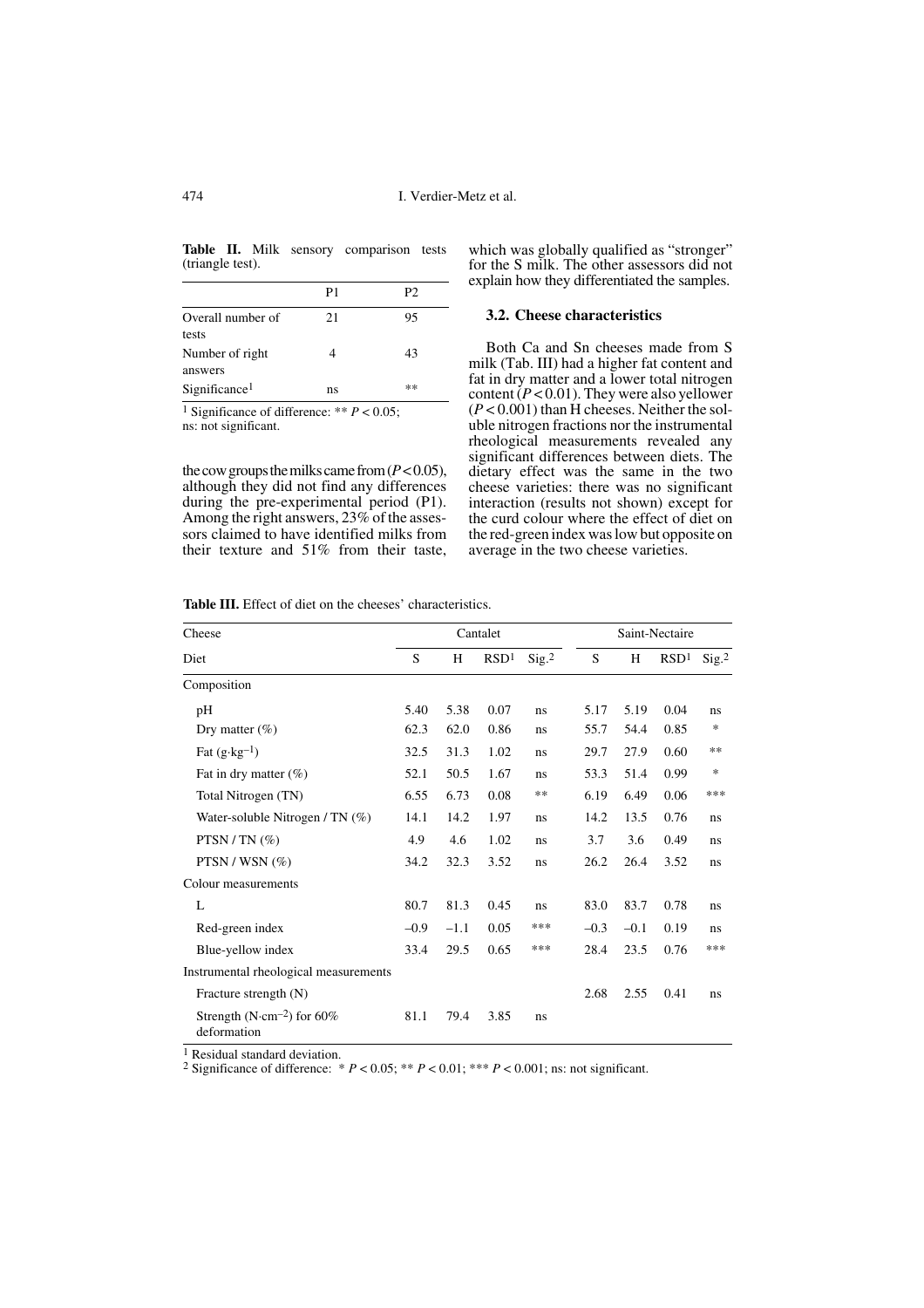The cheese sensory characteristics (Tab. IV) were analysed by two different panels. For Sn cheeses, only 2 of the 33 attributes significantly differed between the diets; S cheeses had a more gritty texture and a less rancid aroma. In addition, no differences were observed in the global acceptance of curd and flavour. Conversely, more significant differences between diets were observed for Ca cheeses. First, H cheeses had higher scores for curd and flavour acceptance. Eight of the 43 attributes significantly differed between the diets ( $P < 0.05$ ). H cheeses were characterised by their more pronounced "butter" and "grass" odours and "citrus fruits" aroma and a more persistent flavour than S cheeses. The aroma of H cheeses was also slightly  $(P < 0.1)$  more "hay" and "hazelnut". The S cheeses were characterised by a pronounced "alcohol" odour and a more chemical aroma, attributes generally carrying a negative connotation. They also had a less "melting" and "mellow" texture than the H cheeses.

#### **4. DISCUSSION**

In our study, the higher protein and urea contents in milk from cows fed hay probably resulted from higher energetic and nitrogen inputs rather than from the forage preservation method, as observed in other studies [8]. Indeed, silage intake was lower than estimated in the experimental design. This resulted in higher energy and nitrogen supplies for H than S cows (14.4 vs. 13.0 UF·cow–1·d–1 and 1690 vs. 1140 g PDI $\text{row}^{-1} \cdot d^{-1}$ , respectively) and also in higher milk yield (18.0 vs. 17.0 kg·cow<sup>-1</sup>·d<sup>-1</sup>). It was surprising that differences in milk protein contents did not induce any significant modification of the renneting suitability, insofar as the allelic frequency of κ-casein B variant was similar in both batches [24]. Nevertheless, the H milk produced firmer gel on average and the differences in protein contents remained limited and were not sufficient to have a significant effect on the milk renneting capacity. The low spontaneous acidification rate of the milks was due to their low microbial counts, as already observed [22]. This study

showed that the diets tested did not alter milk suitability for acidification, either spontaneous or with starters. This original result complements scattered data on the effect of cows' diet on milk acidification capacity [5]: in particular, it was demonstrated that milk from maize-silage-fed cows was slowly fermentable and the milks of herds fed with concentrates and silage were characterised by slower acidification. However, in our case, this absence of effect is not surprising insofar as, on the one hand, the quantitative characteristics of the milk flora in both diets were bordering on each other and, on the other hand, an investigation on anti-microbial molecules such as lactoperoxidase and thiocyanate showed similar levels in the milks from silage and hay diets [20]. Also, we demonstrated the existence of a dietary effect on milk sensory characteristics. The differences observed by the assessors were not linked to the yellower colour of the S milk because tasting was performed in a red light environment. The differences noted were ascribed, on the one hand, to texture, although both batches of milk had similar protein and fat contents, and on the other hand, to flavour, qualified with some difficulty by the majority of assessors as slightly stronger in "silage" milk. This last result is in concordance with earlier studies where undesirable flavours were ascribed to the presence of grass silage in the diet [26, 27] and where the volatile compounds responsible for these differences could be identified [23]. The differences noted in our study appeared to be weaker than those previously described. Indeed, even if differences were significant, barely half of the assessors were able to distinguish the milks. The good quality of our grass silage processing and preservation could explain its low impact on milk sensory characteristics. Regarding the cheeses, grass silage led to yellower Ca and Sn cheeses because of a better preservation of carotenoids when grass is preserved as silage [18, 30]. In Sn cheeses, the low effect of the forage under test conditions on cheese sensory characteristics, except curd colour, was in accordance with our earlier results where we observed a very low effect of grass silage preservation on sensory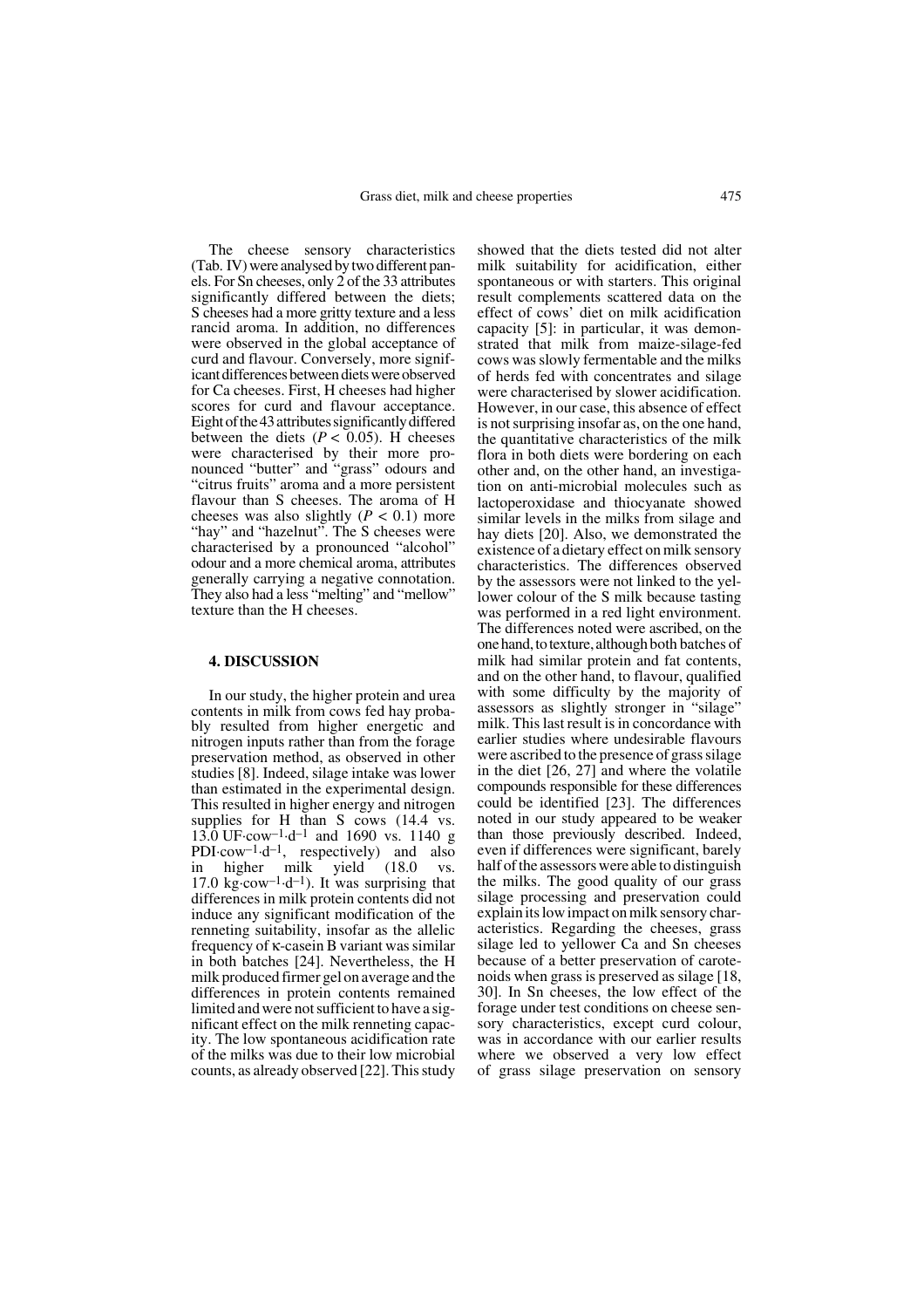| Cheese                            |      |      | Cantalet         |                   | Saint-Nectaire |      |                  |                   |  |
|-----------------------------------|------|------|------------------|-------------------|----------------|------|------------------|-------------------|--|
| Diet                              | S    | H    | RSD <sup>1</sup> | Sig. <sup>2</sup> | S              | H    | RSD <sup>1</sup> | Sig. <sup>2</sup> |  |
| Appreciation                      |      |      |                  |                   |                |      |                  |                   |  |
| Curd $(75)$                       | 3.41 | 3.67 | 0.35             | **                | 3.66           | 3.74 | 0.31             | ns                |  |
| Flavour $(10)$                    | 6.44 | 6.95 | 0.69             | $**$              | 6.69           | 6.95 | 0.67             | ns                |  |
| Sensory profile                   |      |      |                  |                   |                |      |                  |                   |  |
| Elastic texture                   | 5.1  | 5.5  | 1.06             | ns                |                |      |                  |                   |  |
| Firm texture                      | 4.6  | 4.7  | 1.11             | ns                | 4.5            | 4.3  | 1.35             | ns                |  |
| Melting texture                   | 3.2  | 3.9  | 0.89             | ***               | 4.3            | 4.4  | 1.28             | ns                |  |
| Mellow texture                    | 2.7  | 3.3  | 0.95             | **                |                |      |                  |                   |  |
| Gritty texture                    |      |      |                  |                   | 0.9            | 0.6  | 0.74             | $\ast$            |  |
| Crumbly texture                   | 3.4  | 3.6  | 1.26             | ns                |                |      |                  |                   |  |
| Odour intensity                   | 3.7  | 3.7  | 0.83             | ns                | 5.0            | 4.9  | 1.13             | ns                |  |
| Citrus fruits odour               | 1.0  | 1.1  | 0.99             | ns                |                |      |                  |                   |  |
| Sour odour                        |      |      |                  |                   | 0.4            | 0.5  | 0.59             | ns                |  |
| Alcohol odour                     | 0.3  | 0.02 | 0.36             | ***               |                |      |                  |                   |  |
| Garlic odour                      | 0.8  | 0.6  | 0.74             | ns                |                |      |                  |                   |  |
| Butter odour                      | 2.3  | 3.0  | 1.36             | $\ast$            | 1.4            | 1.0  | 0.99             | ns                |  |
| Caramel odour                     | 0.6  | 0.5  | 0.99             | ns                |                |      |                  |                   |  |
| Chemical odour                    | 0.2  | 0.4  | 1.1              | ns                |                |      |                  |                   |  |
| Acidified cream<br>odour          | 0.8  | 0.5  | 0.95             | ns                |                |      |                  |                   |  |
| Fresh cream odour                 | 1.8  | 2.3  | 1.56             | ns                | 1.3            | 1.6  | 0.99             | ns                |  |
| Silage odour                      |      |      |                  |                   | 0.03           | 0.08 | 0.23             | ns                |  |
| Spicy odour                       | 0.3  | 0.4  | 0.72             | ns                |                |      |                  |                   |  |
| Lactic acid<br>fermentation odour |      |      |                  |                   | 0.7            | 1.0  | 0.87             | ns                |  |
| Hay odour                         | 0.8  | 0.7  | 0.92             | ns                | 0.2            | 0.2  | 0.51             | ns                |  |
| Fruity odour                      |      |      |                  |                   | 0.8            | 0.7  | 0.99             | ns                |  |
| Grass odour                       | 0.6  | 1.1  | 0.93             | $\ast$            | 0.09           | 0.06 | 0.22             | ns                |  |
| Mouldy odour                      |      |      |                  |                   | 0.2            | 0.2  | 0.41             | ns                |  |
| Hazelnut odour                    | 0.8  | 1.2  | 1.26             | ns                |                |      |                  |                   |  |
| Walnut odour                      | 0.4  | 0.5  | 0.92             | ns                |                |      |                  |                   |  |
| Persistant odour                  |      |      |                  |                   | 4.2            | 4.1  | 1.17             | ns                |  |
| Piquant odour                     |      |      |                  |                   | 0.6            | 0.4  | 0.5              | ns                |  |
| Rancid odour                      |      |      |                  |                   | 0.3            | 0.2  | 0.66             | ns                |  |
| Vanilla odour                     | 0.9  | 1.1  | 1.24             | ns                |                |      |                  |                   |  |

# **Table IV.** Effect of diet on cheese sensory characteristics.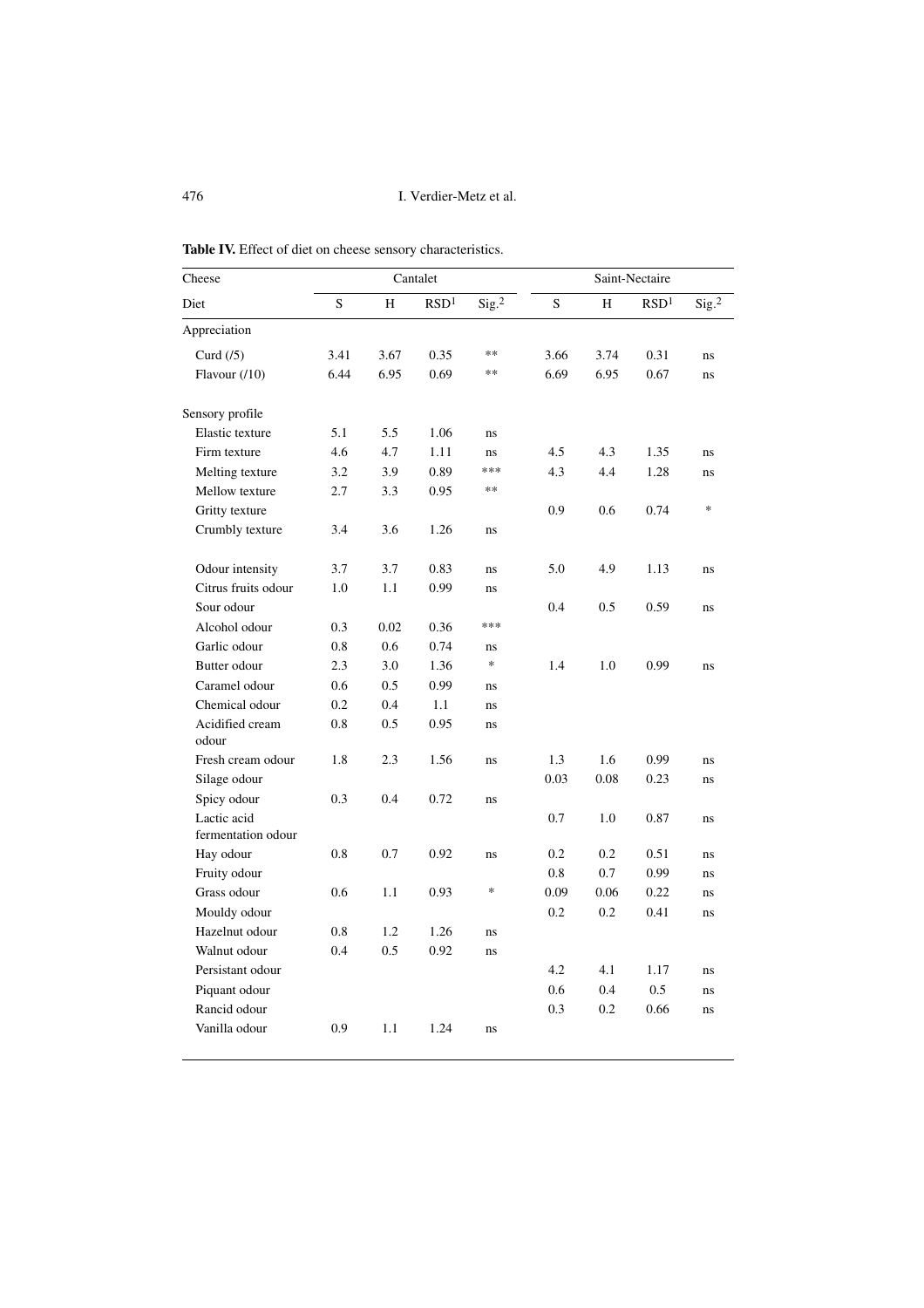| Cheese                      |     |      | Cantalet         |                   | Saint-Nectaire |      |                  |                   |  |
|-----------------------------|-----|------|------------------|-------------------|----------------|------|------------------|-------------------|--|
| Diet                        | S   | Η    | RSD <sup>1</sup> | Sig. <sup>2</sup> | S              | Η    | RSD <sup>1</sup> | Sig. <sup>2</sup> |  |
| Aroma intensity             | 3.6 | 3.8  | 0.85             | ns                | 5.4            | 5.2  | 0.76             | ns                |  |
| Citrus fruits aroma         | 0.9 | 1.4  | 1.15             | *                 |                |      |                  |                   |  |
| Sour aroma                  |     |      |                  |                   | 0.4            | 0.4  | 0.68             | ns                |  |
| Alcohol aroma               | 0.2 | 0.02 | 0.58             | ns                |                |      |                  |                   |  |
| Garlic aroma                | 0.6 | 0.6  | 0.61             | ns                |                |      |                  |                   |  |
| Butter aroma                | 2.4 | 2.8  | 1.30             | ns                | 0.8            | 0.7  | 0.77             | ns                |  |
| Caramel aroma               | 0.4 | 0.6  | 0.83             | ns                |                |      |                  |                   |  |
| Fungus aroma                |     |      |                  |                   | 0.14           | 0.06 | 0.33             | ns                |  |
| Chemical aroma              | 0.5 | 0.1  | 0.78             | *                 |                |      |                  |                   |  |
| Acidified cream aroma       | 0.9 | 0.6  | 1.03             | ns                |                |      |                  |                   |  |
| Fresh cream aroma           | 1.5 | 1.5  | 1.43             | ns                |                |      |                  |                   |  |
| Silage aroma                |     |      |                  |                   | 0.02           | 0.05 | 0.21             | ns                |  |
| Spicy aroma                 | 0.3 | 0.5  | 0.71             | ns                |                |      |                  |                   |  |
| Hay aroma                   | 0.6 | 1.0  | 0.91             | ns                |                |      |                  |                   |  |
| Fruity aroma                |     |      |                  |                   | 0.7            | 0.7  | 1.03             | ns                |  |
| Grass aroma                 | 0.6 | 0.6  | 1.10             | ns                | 0.03           | 0.07 | 0.25             | ns                |  |
| Mouldy aroma                |     |      |                  |                   | 0.3            | 0.2  | 0.33             | ns                |  |
| Hazelnut aroma              | 0.9 | 1.4  | 1.28             | ns                |                |      |                  |                   |  |
| Walnut aroma                | 0.5 | 0.7  | 1.12             | ns                |                |      |                  |                   |  |
| Fresh milk product<br>aroma |     |      |                  |                   | 0.8            | 0.9  | 0.75             | ns                |  |
| Rancid aroma                |     |      |                  |                   | 0.05           | 0.3  | 0.41             | $\ast$            |  |
| Typical aroma               |     |      |                  |                   | 5.3            | 5.3  | 0.83             | ns                |  |
| Vanilla aroma               | 1.1 | 1.2  | 1.4              | ns                |                |      |                  |                   |  |
| Acid flavour                | 0.2 | 0.2  | 0.49             | ns                | 1.6            | 1.3  | 1.23             | ns                |  |
| <b>Bitter flavour</b>       | 0.2 | 0.3  | 0.48             | ns                | 0.9            | 1.0  | 0.99             | ns                |  |
| Salt flavour                | 3.0 | 3.3  | 1.0              | ns                | 5.2            | 5.1  | 0.57             | ns                |  |
| Sweetened flavour           | 1.8 | 1.9  | 1.0              | ns                |                |      |                  |                   |  |
| Astringent flavour          | 0.4 | 0.6  | 0.57             | ns.               | 0.3            | 0.4  | 0.66             | ns                |  |
| Metallic flavour            | 0.3 | 0.2  | 0.41             | ns.               |                |      |                  |                   |  |
| Piquant                     | 0.2 | 0.2  | 0.49             | ns                | 0.5            | 0.4  | 0.54             | ns                |  |
| Persistent flavour          | 3.1 | 3.5  | 0.79             | *                 | 5.3            | 5.0  | 0.92             | ns                |  |

# Table IV. Continued.

1 Residual standard deviation.

<sup>2</sup> Significance of difference : \* *P* < 0.05; \*\* *P* < 0.01; \*\*\* *P* < 0.001; ns: not significant.

characteristics of Sn cheeses [28]. In return, we found a stronger dietary effect on the sensory characteristics of Ca cheeses, which

was consistent with our hypothesis on the existence of interactions between feeding factors and cheese variety. This interaction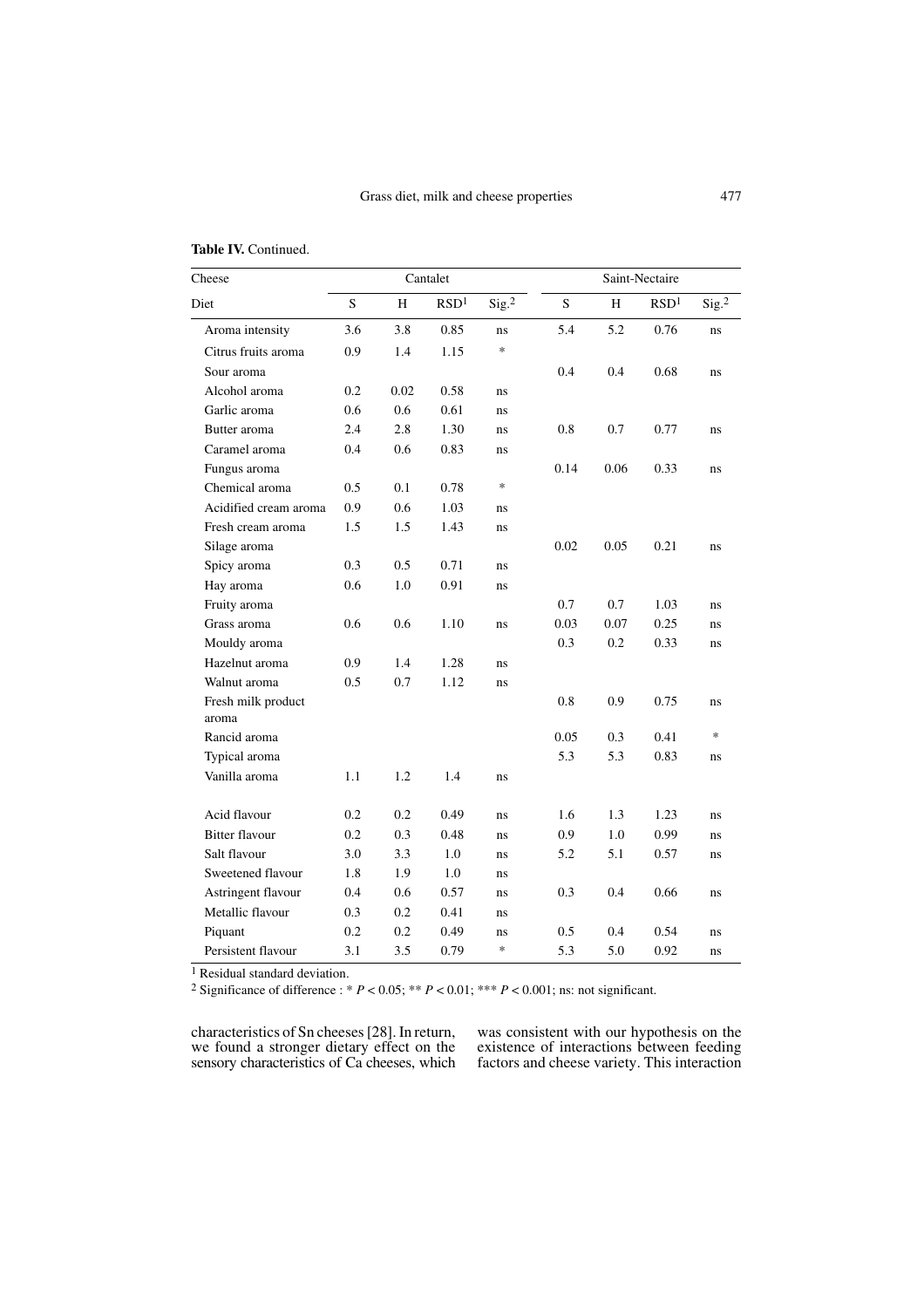does not appear to be linked to the performance of the two groups of trained assessors, insofar as the hedonistic appreciation made by the same jury of both cheeses revealed a more marked effect of the diet on Ca than on Sn cheeses. This interaction appeared to confirm the hypotheses of Coulon et al. [9] who, in a synthesis of different experimental results obtained with different cheese models, observed that some upstream factor effects would be all the more important as the size of cheeses is bigger. The size of a cheese is related to the technological model, and beyond this characteristic, the ecology of the whole system is involved.

In our study, regarding texture, the effect of diet was not exactly the same in Sn and Ca cheeses: H Sn cheeses were less gritty and H Ca cheeses more melting and mellow. These observations, in particular about melting and mellowness, are surprising as they were not revealed by the instrumental measurements and were opposed to the expected effect of diet when we consider the differences in cheese gross composition. Both Ca and Sn cheeses made from H milk were richer in nitrogen and poorer in fat in relation to the fat/protein ratio of the milks used for cheesemaking. The effect of diet is not linked to proteolysis. It could be explained partly by the higher proportion of low-melting-point fatty acids noted in H milks by comparison with S milks. This result (not shown) was obtained in the individual milks of 8 out of the 14 cows of each group [10]. Considering the texture appreciation, the diet changed it only in the case of Ca cheese. This result could be linked to the very different curd structure of Ca and Sn cheeses, leading to differences in the expression of dietary effect.

Finally, the main interaction between diet and cheese variety concerns the flavour. Unfortunately, this study provided only a few analytic elements to explain the stronger characteristics of the Ca cheeses derived from the S diet. It did not appear to be linked to the proteolytic indices measured. Otherwise, we may hypothesise that the more significant dietary effect noted in Ca cheeses could be indirectly linked to their larger size. In fact, differences in technological process lead to differences in the

mechanisms of ripening. In small-size cheeses such as Saint-Nectaire, the curd/rind ratio is low so the rind microbial flora has a more important role for the formation of sensory properties than in Cantal cheese, where the curd/rind ratio is higher. Because the rind microbial flora is added during the cheesemaking, we can hypothesise that the animals' feeding method has a marginal effect on it. In bigger cheeses such as Cantal, where the ripening process occurs principally inside the curd, the native characteristics of milk are much more influent on cheese final characteristics.

In addition, we have to keep in mind that the interaction observed could be modulated by the cheesemaking parameters chosen in each cheese variety. Indeed, we know the effect of upstream factors on cheese sensory properties may vary for a given cheese variety according to cheesemaking parameters such as partial skimming [31], pasteurisation [11], acidification kinetics [19] or ripening time [3]. In particular, in this study it would have been interesting to analyse cheeses after different ripening times or using different cheesemaking procedures in order to ensure that the effects of diet are greater between two cheese varieties than within one cheese variety.

#### **5. CONCLUSION**

This study made it possible to specify the role played by the grass forage type in the determination of cheese sensory characteristics. Its originality lies in the comparison of two cheese types in the same study, showing that this effect could vary according to the cheese type. This interaction was indirectly suspected in other studies, but was for the first time evidenced by this study. This result complements those already obtained separately for different cheese varieties.

Also, this study has raised an important issue on the upstream factor effect: what results obtained for one cheese model are transposable to other ones? However, we cannot forget that the data were obtained at a given ripening time for each cheese: the latter was the common ripening time where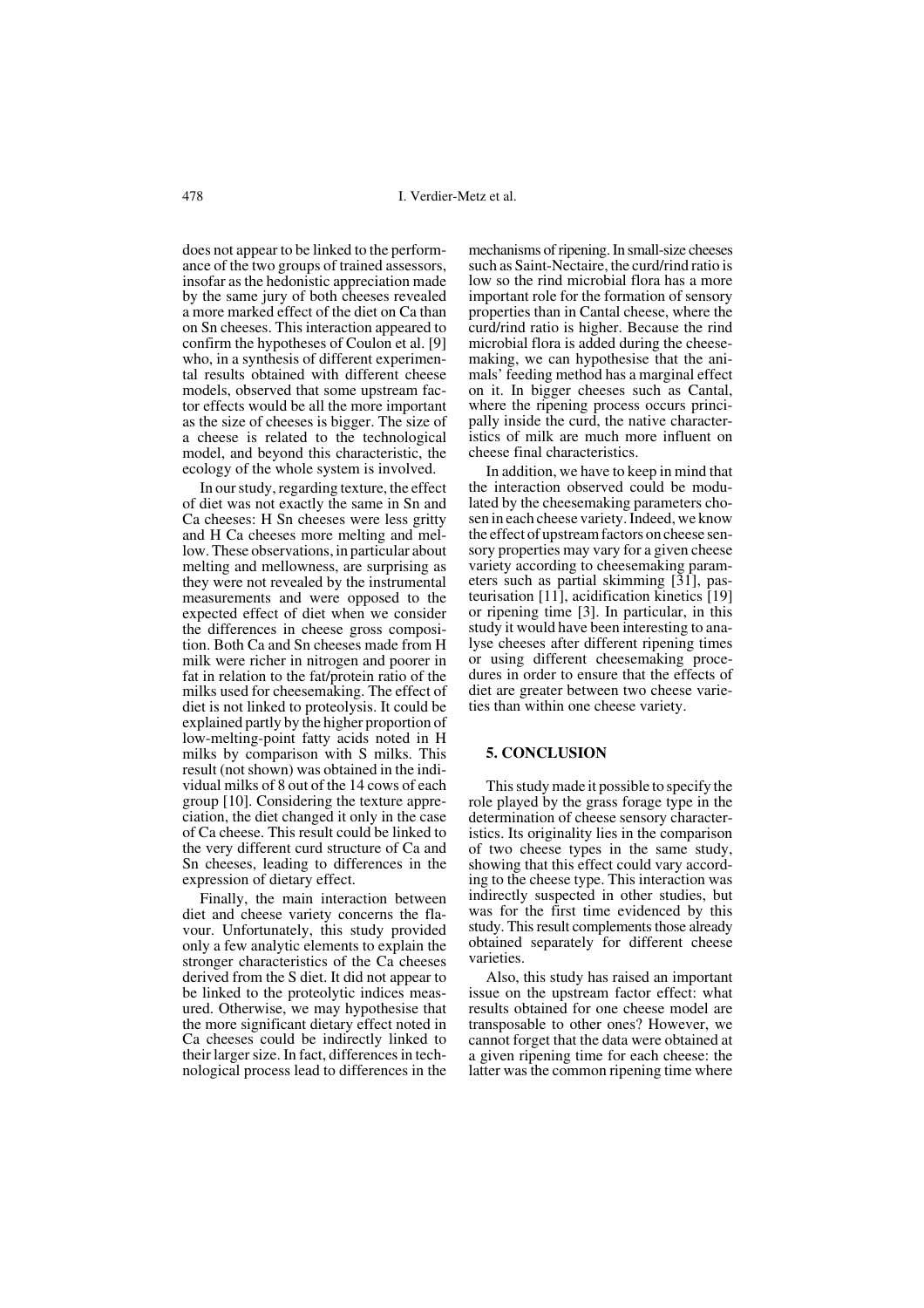Ca and Sn cheeses are eaten but not necessarily the best one to optimise the dietary differences. Finally, this work has not elicited any explanation as to the mechanisms of upstream factor expression. The understanding of these mechanisms would lead to an answer to the previous question.

**Acknowledgements:** This work was supported by an AQS programme of the French Government and the Pôle fromager AOC Massif Central. The authors acknowledge E. Albaret and his staff for the samplings, R. Lavigne for the cheesemaking, H. Dubroeucq and his assessors for the milk sensory analyses, F. Maçna for the nitrogen measurements and M.F. Mahé who characterised the genetic variants of lactoprotein. English proof-reading by P. Rousseau-Cunningham.

#### **REFERENCES**

- [1] AFNOR, Sensory analysis. Methodology. Triangle test, Standard NF V 09-013, Agence française de normalisation, Paris, France, 1983.
- [2] AFNOR, Microbiology analysis of food products. Routine method for microorganism counting. Count technique for colonies obtained at  $30^{\circ}$ C, Standard NF V 08-051, Agence française de normalisation, Paris, France, 1992.
- [3] Agabriel C., Martin B., Sibra C., Bonnefoy J.C., Montel M.C., Didienne R., Hulin S., Effect of dairy production systems on the sensory characteristics of Cantal cheeses: a plant-scale study, Anim. Res. 53 (2004) 221– 234.
- [4] Ardö Y., Evaluating proteolysis by analysing the N content of cheese fractions, Bull. Int. Dairy Fed. 337 (1999) 4–9.
- [5] Bertoni G., Calamari L., Maianti M.G., Producing specific milks for speciality cheeses, Proc. Nutr. Soc. 60 (2001) 231–246.
- [6] Cerf O., Bergère J.L., La numération des spores de *Clostridium* et son application au lait et aux produits laitiers. II. Numération des différents groupes de *Clostridium*, Lait 48 (1968) 501–519.
- [7] Corrieu G., Spinnler H., Picque D., Jomier Y., Method of revealing and monitoring the acidifying activity of fermentation agents in fermentation vats and device for implementing it, French Patent Application FR2629612, 1989.
- [8] Coulon J.B., Pradel P., Verdier I., Effect of forage conservation (hay or silage) on chemical composition of milk, Ann. Zootech. 46 (1997) 21–26.
- [9] Coulon J.B., Delacroix-Buchet A., Martin B., Pirisi A., Relationships between ruminant management and sensory characteristics of cheeses: a review, Lait 84 (2004) 221–241.
- [10] Ferlay A., Verdier-Metz I., Pradel P., Martin B., van der Horst H., Ballot N., Chilliard Y., Effets respectifs de l'alimentation et de la transformation fromagère sur la composition en acides gras d'intérêt nutritionnel de fromages de type Saint-Nectaire ou Cantalet, in: Proceedings of 9e Rencontres autour des Recherches sur les Ruminants*,* 2002, Paris, France, p. 367.
- [11] Fernandez-Garcia E., Carbonell M., Nunez M., Volatile fraction and sensory characteristics of Manchego cheese. 1. Comparison of raw and pasteurized milk cheese, J. Dairy Res. 69 (2002) 579–593.
- [12] Grappin R., Coulon J.B., Terroir, lait et fromage : éléments de réflexion, in: Proceedings of 3e Rencontres sur les Recherches autour des Ruminants*,* 1996, Paris, France, pp. 21–28.
- [13] IDF, Determination of the total solids contents: gravimetric determination (cheese and processed cheese), Standard 4A, Int. Dairy Fed., Brussels, Belgium, 1982.
- [14] IDF, Determination of Total Phosphorus content: spectrometric method (milk). Standard 42B, Int. Dairy Fed., Brussels, Belgium, 1990.
- [15] IDF, Determination of calcium content: flame atomic absorption spectrometric method (Milk and dried milk), Standard 154, Int. Dairy Fed., Brussels, Belgium, 1992.
- [16] IDF, Numération des cellules somatiques du lait, Standard 148A, Int. Dairy Fed., Brussels, Belgium, 1995.
- [17] IDF, Determination of fat content: general guidance on the use of butyrometric methods (milk and milk products), Standard 152A, Int. Dairy Fed., Brussels, Belgium, 1997.
- [18] Keen A.R., Wilson R.D., Effect of breed on colour and flavour, in: Proceedings of Milk Fat Flavour Forum*,* Palmerson North, New Zealand, 1992, pp. 50–54.
- [19] Martin B., Coulon J.B., Facteurs de production du lait et caractéristiques des fromages. I. Influence des facteurs de production sur l'aptitude à la coagulation des laits de troupeaux, Lait 75 (1995) 61–80.
- [20] Martin B., Ferlay A., Pradel P., Rock E., Grolier P., Dupont D., Gruffat D., Besle J.M.,